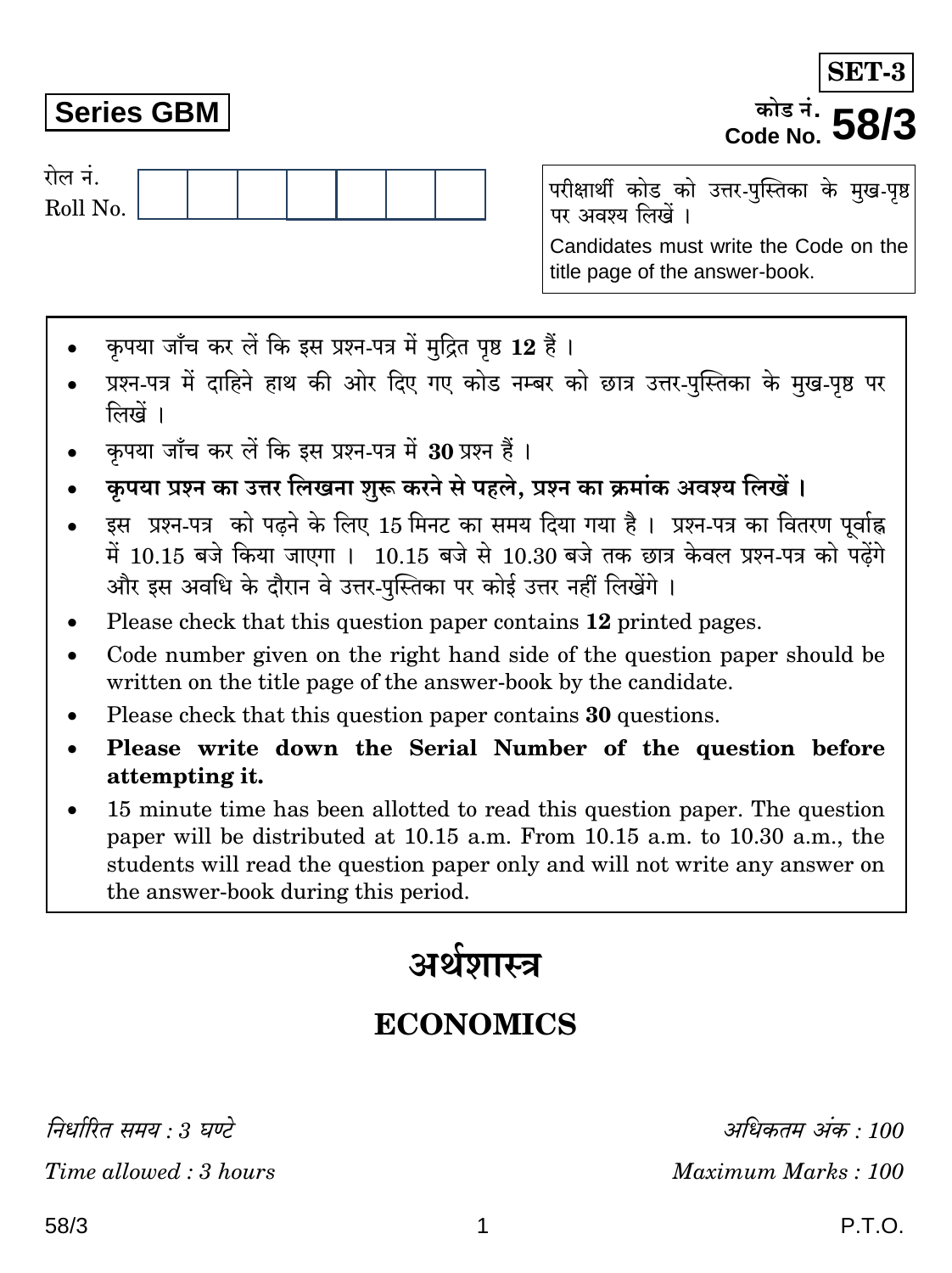### सामान्य निर्देश:

- दोनों खण्डों के **सभी** प्रश्न अनिवार्य हैं ।  $(i)$
- प्रत्येक प्रश्न के निर्धारित अंक उसके सामने दिए गए हैं ।  $(ii)$
- प्रश्न संख्या 1 5 तथा 16 20 अति लघृत्तरात्मक प्रश्न हैं. जिनमें प्रत्येक का 1 अंक है ।  $(iii)$ इनका प्रत्येक का उत्तर **एक वाक्य** में ही अपेक्षित है ।
- प्रश्न संख्या 6 8 और 21 23 लघुत्तरात्मक प्रश्न हैं, जिनमें प्रत्येक के 3 अंक हैं ।  $(iv)$ प्रत्येक का उत्तर सामान्यतः 60 शब्दों से अधिक नहीं होना चाहिए ।
- प्रश्न संख्या 9 11 और 24 26 भी लघुत्तरात्मक प्रश्न हैं, जिनमें प्रत्येक के 4 अंक हैं ।  $(v)$ प्रत्येक का उत्तर सामान्यतः 70 शब्दों से अधिक नहीं होना चाहिए ।
- प्रश्न संख्या 12 15 और 27 30 दीर्घ उत्तरात्मक प्रश्न हैं. जिनमें प्रत्येक के 6 अंक  $(vi)$ हैं । प्रत्येक का उत्तर सामान्यतः 100 शब्दों से अधिक नहीं होना चाहिए ।
- उत्तर संक्षिप्त तथा तथ्यात्मक होने चाहिए तथा यथासंभव ऊपर दी गई शब्द सीमा के अंतर्गत  $(iii)$ ही दिए जाने चाहिए ।

#### **General Instructions:**

- $(i)$ **All** questions in both the sections are compulsory.
- $(ii)$ Marks for questions are indicated against each question.
- $(iii)$ Question Nos.  $1 - 5$  and  $16 - 20$  are very short-answer questions carrying 1 mark each. They are required to be answered in **one sentence** each.
- $(iv)$ Question Nos.  $6-8$  and  $21-23$  are short-answer questions carrying 3 marks each. Answers to them should normally not exceed 60 words each.
- Question Nos.  $9 11$  and  $24 26$  are also short-answer questions  $(v)$ carrying 4 marks each. Answers to them should normally not exceed **70** words each.
- $(vi)$ Question Nos.  $12 - 15$  and  $27 - 30$  are long-answer questions carrying 6 marks each. Answers to them should normally not exceed 100 words each.
- Answers should be brief and to the point and the above word limits  $(vii)$ should be adhered to as far as possible.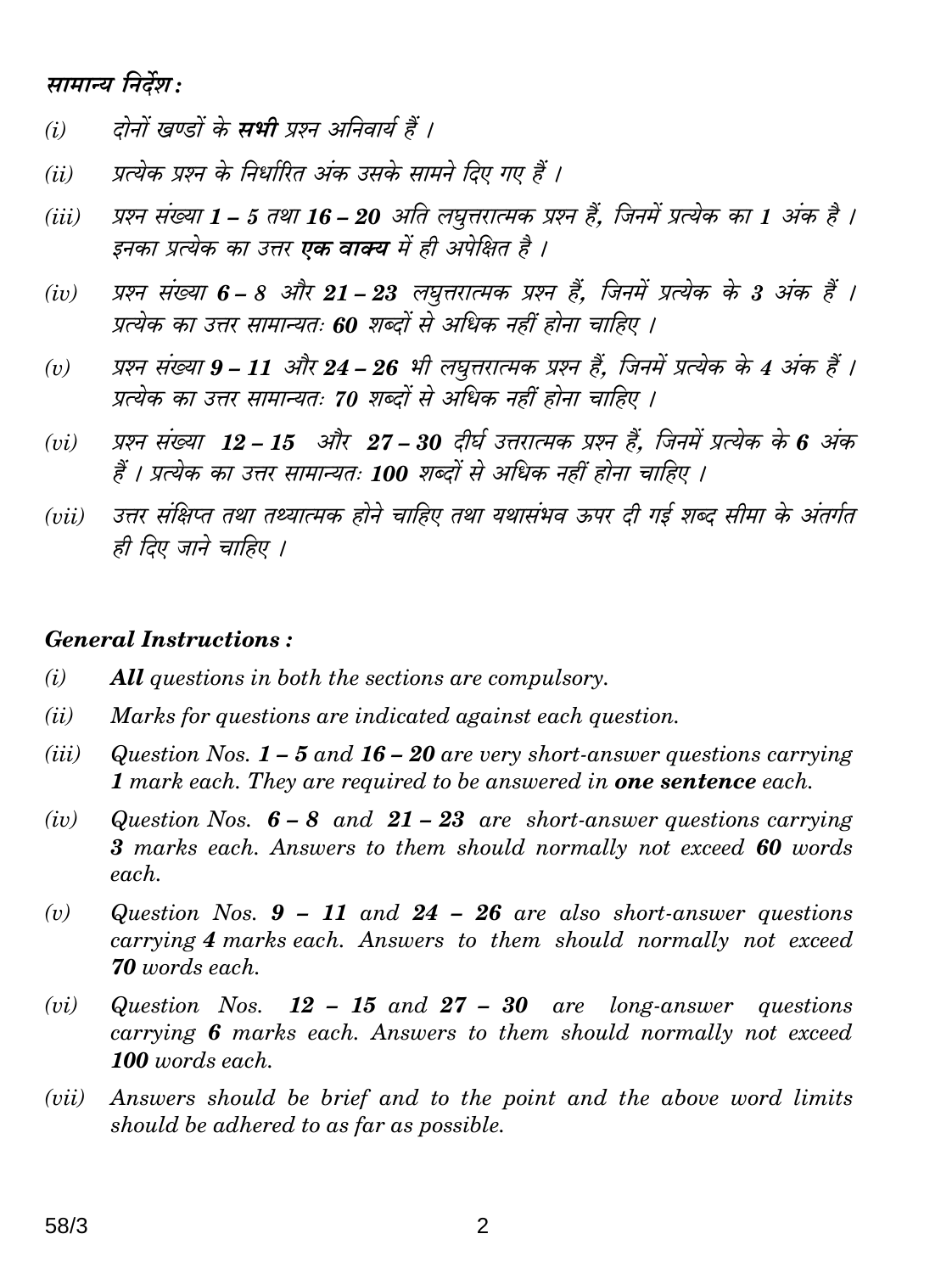#### **SECTION A**

- एक विक्रेता का बाज़ार क़ीमत पर कोई प्रभाव *नहीं* होता (सही विकल्प चुनिए) 1.
	- पूर्ण प्रतियोगिता में  $(3)$
	- (ब) एकाधिकार में
	- (स्र) एकाधिकारात्मक प्रतियोगिता में
	- उपर्युक्त सभी में  $(5)$

A seller *cannot* influence the market price under (Choose the correct alternative)

- $(a)$ Perfect competition
- Monopoly (b)
- Monopolistic competition  $\left( \mathbf{c} \right)$
- All of the above  $(h)$
- एकाधिकारात्मक प्रतियोगिता की कोई एक विशेषता बताइए ।  $2.$ State any one feature of monopolistic competition.
- व्यय विधि द्वारा एक वस्तु की माँग को बेलोच उस स्थिति में कहा जाता है जब यदि (सही 3. विकल्प चुनिए)
	- वस्तु की क़ीमत गिरती है, तो इस पर व्यय बढ़ता है (अ)
	- वस्तु की क़ीमत गिरती है. तो इस पर व्यय घटता है (ब)
	- वस्तु की क़ीमत गिरती है. तो इस पर व्यय वही रहता है  $(\overline{H})$
	- वस्तु की क़ीमत बढ़ती है, तो इस पर व्यय घटता है  $(5)$

Demand for a good is termed inelastic through the expenditure approach when if (Choose the correct alternative)

- Price of the good falls, expenditure on it rises  $(a)$
- Price of the good falls, expenditure on it falls (b)
- $(c)$ Price of the good falls, expenditure on it remains unchanged
- Price of the good rises, expenditure on it falls  $(d)$

 $\mathcal{I}$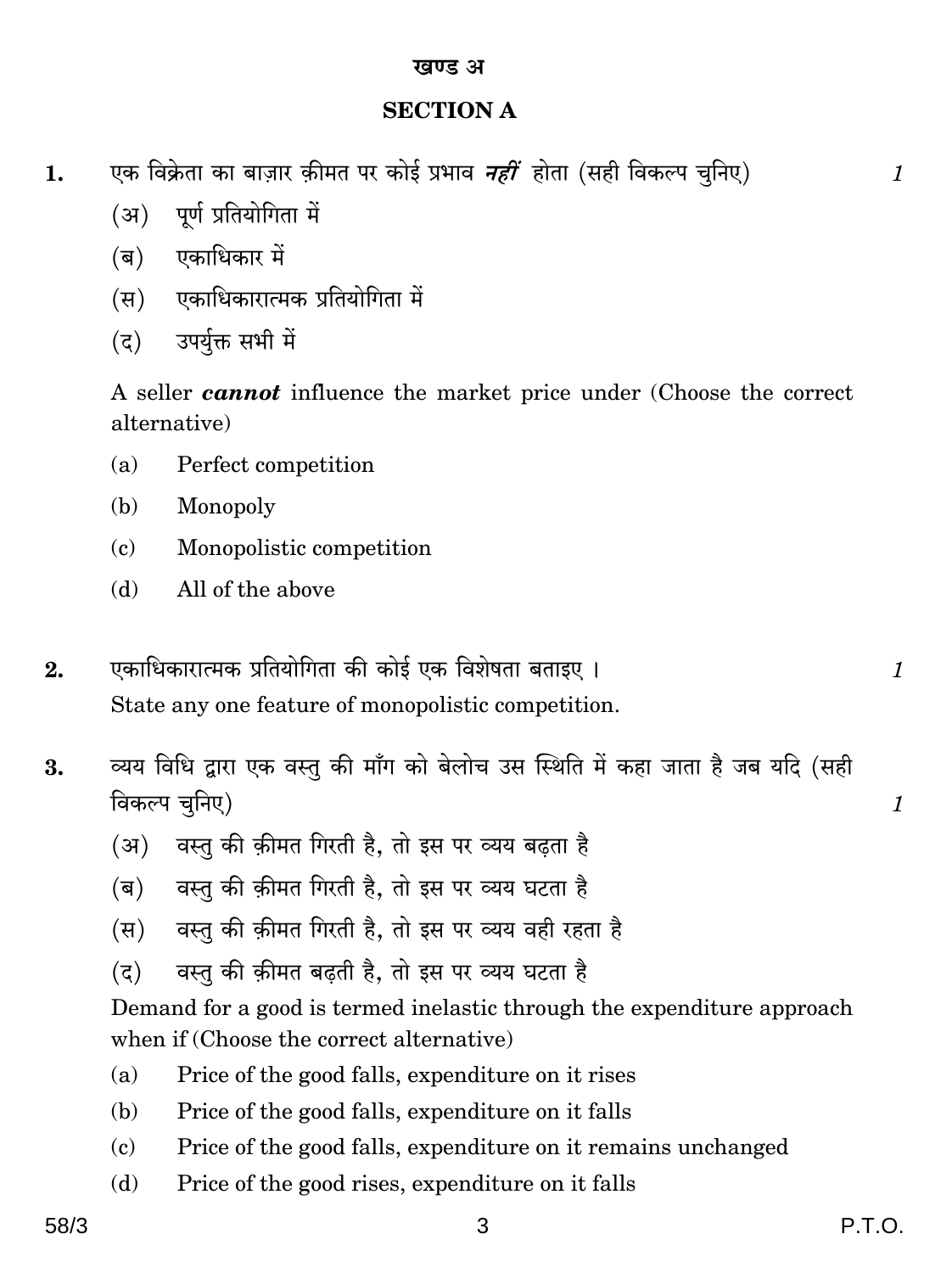एक वस्तु की माँग के बारे में कोई भी वक्तव्य पूर्ण माना जाता है जब उसमें निम्नलिखित का 4. ज़िक्र हो (सही विकल्प चनिए):

 $\mathcal{I}$ 

3

- (अ) वस्त की कीमत
- (ब) वस्त की मात्रा
- (स) समय अवधि
- उपर्युक्त सभी  $(5)$

Any statement about demand for a good is considered complete only when the following is/are mentioned in it (Choose the correct alternative):

- $(a)$ Price of the good
- Quantity of the good (b)
- Period of time  $\mathbf{c}$
- All of the above  $(d)$

| अनधिमान वक्र की परिभाषा दीजिए । |  |
|---------------------------------|--|
| Define indifference curve.      |  |

- उत्पादन संभावना सीमा का अर्थ और इसकी विशेषताएँ बताइए । 6. Give the meaning and characteristics of production possibility frontier.
- "क्या उत्पादन करें" की समस्या की व्याख्या कीजिए । 7. 3 Explain the problem of "what to produce".
- एक वस्तु की 'माँग में वृद्धि' और 'माँग-मात्रा में वृद्धि' के बीच भेद कीजिए । 8. 3 अथवा 'बजट सैट' और 'बजट रेखा' के अर्थ समझाइए।  $\overline{3}$

Distinguish between 'increase in demand' and 'increase in quantity demanded' of a good.

#### **OR**

Explain the meaning of 'Budget set' and 'Budget line'.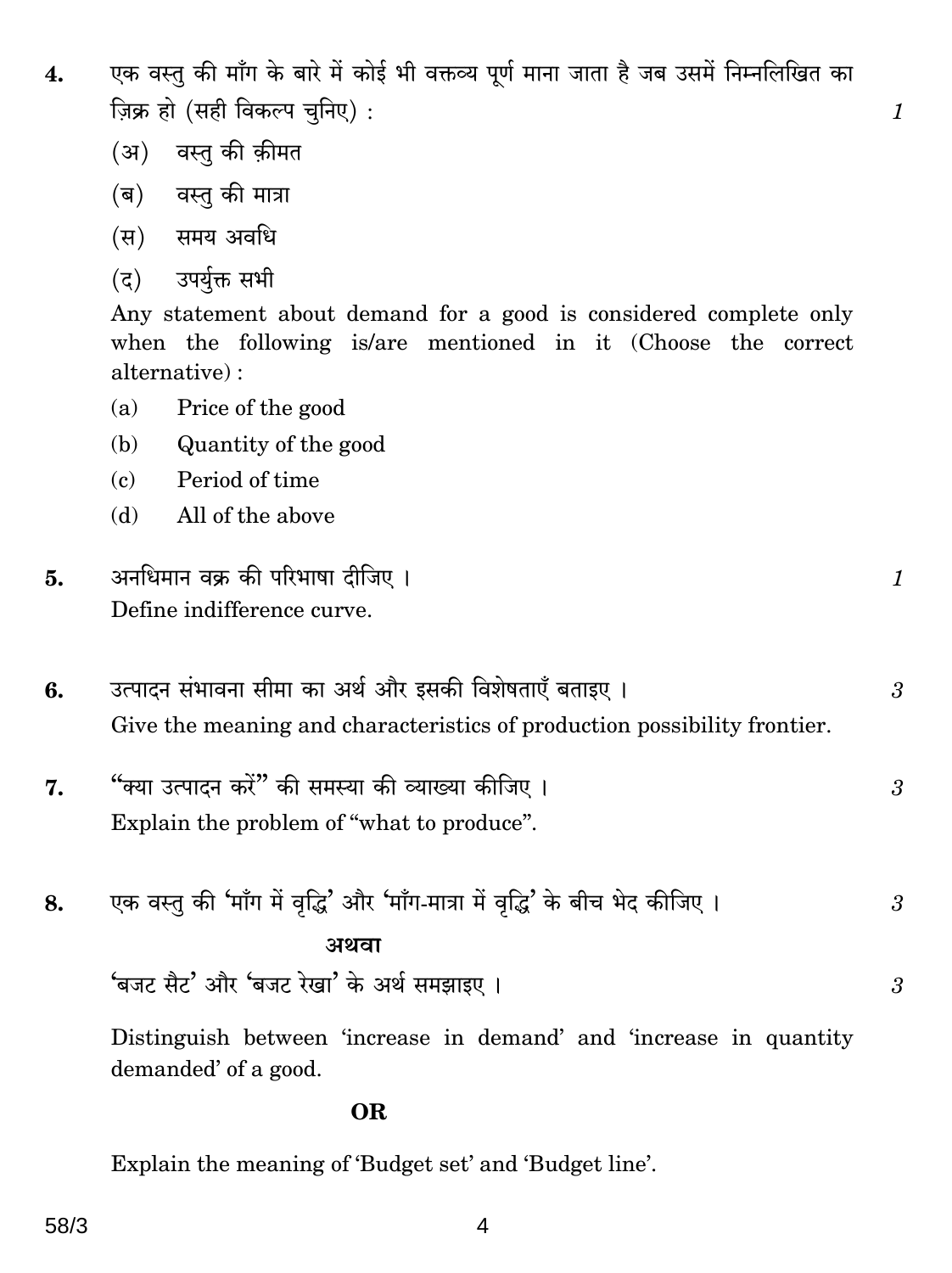- पूर्ण प्रतियोगिता की "बाज़ार के बारे में पूर्ण ज्ञान" विशेषता की व्याख्या कीजिए । 9. Explain "perfect knowledge about the markets" feature of perfect competition.
- एक संख्यात्मक उदाहरण की सहायता से ह्रासमान सीमांत प्रतिस्थापन दर का अर्थ 10. समझाइए । Explain with the help of a numerical example, the meaning of diminishing marginal rate of substitution.
- बाज़ार पूर्ति की परिभाषा दीजिए । 'आगतों की क़ीमत' कारक की व्याख्या कीजिए जिसके 11. कारण पूर्ति में परिवर्तन हो सकते हैं।

#### अथवा

जब केवल एक आगत की इकाइयों की मात्रा बढाई जाती है और अन्य आगतों को स्थिर रखा जाता है, तो सीमांत उत्पाद और कुल उत्पाद का क्या व्यवहार होगा ? बताइए । Define market supply. Explain the factor 'input prices' that can cause a change in supply.

#### OR.

Give the behaviour of marginal product and total product as more and more units of only one input are employed while keeping other inputs as constant.

जब एक वस्तु की क़ीमत ₹ 10 प्रति इकाई से बढ़कर ₹ 12 प्रति इकाई होती है, तो इसकी 12. माँग-मात्रा 20 प्रतिशत कम हो जाती है । इसकी माँग की कीमत लोच का परिकलन कीजिए । यदि इसकी क़ीमत ₹ 10 प्रति इकाई से बढ़कर ₹ 13 प्रति इकाई हो जाए, तो इसकी माँग-मात्रा में कितने प्रतिशत परिवर्तन होगा ?

When the price of a good rises from  $\overline{\tau}$  10 per unit to  $\overline{\tau}$  12 per unit, its quantity demanded falls by 20 percent. Calculate its price elasticity of demand. How much would be the percentage change in its quantity demanded, if the price rises from  $\overline{\xi}$  10 per unit to  $\overline{\xi}$  13 per unit?

6

 $\boldsymbol{\mathcal{A}}$ 

 $\overline{4}$ 

 $\overline{4}$ 

 $\boldsymbol{4}$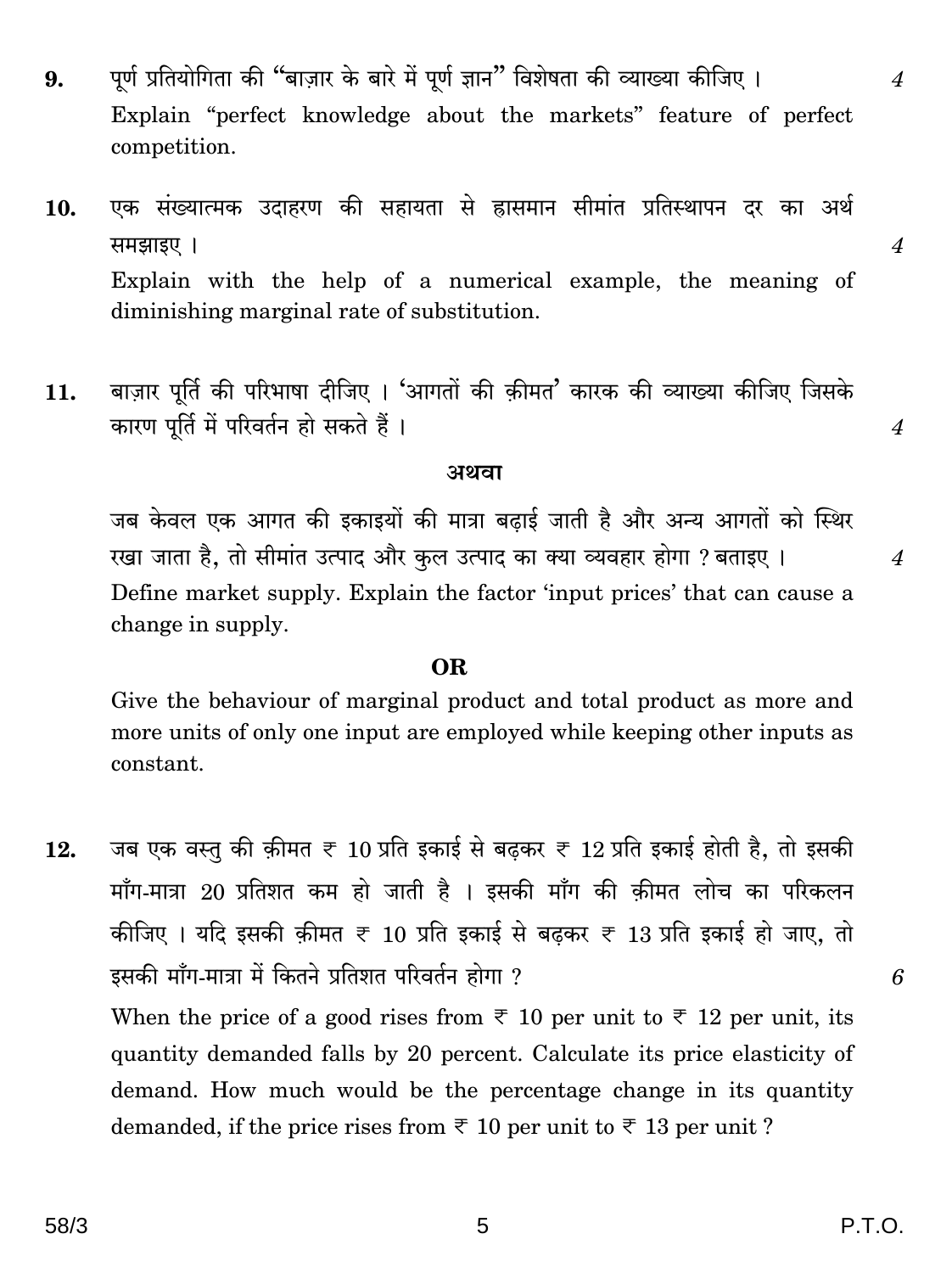#### निम्नलिखित तालिका को पूरा कीजिए: 13.

| उत्पादन        | औसत                 | औसत                 | सीमांत              | कुल                 |
|----------------|---------------------|---------------------|---------------------|---------------------|
| (इकाइयाँ)      | स्थिर               | परिवर्ती            | लागत $(\bar{\tau})$ | लागत $(\bar{\tau})$ |
|                | लागत $(\bar{\tau})$ | लागत $(\bar{\tau})$ |                     |                     |
|                | 120                 | 40                  | $\cdots$            | .                   |
| $\overline{2}$ | 60                  | 56                  | $\cdots$            | 232                 |
| 3              | .                   | 54                  | .                   |                     |
| 4              | 30                  | $\cdots$            | 54                  |                     |
| 5              | .                   | $\cdots$            | .                   | .                   |

Complete the following table :

| Output  | Average                  | Average                  | Marginal                 | Total                    |
|---------|--------------------------|--------------------------|--------------------------|--------------------------|
| (units) | Fixed                    | Variable                 | Cost $(\overline{\tau})$ | Cost $(\overline{\tau})$ |
|         | Cost $(\overline{\tau})$ | Cost $(\overline{\tau})$ |                          |                          |
|         | 120                      | 40                       |                          |                          |
| 2       | 60                       | 56                       |                          | 232                      |
| 3       |                          | 54                       |                          | $\cdots$                 |
|         | 30                       | $\cdots$                 | 54                       | .                        |
| 5       | .                        | .                        |                          |                          |

निम्नलिखित आँकड़ों से उत्पादन का वह स्तर ज्ञात कीजिए जो उत्पादक को अधिकतम लाभ 14. देगा (सीमांत लागत और सीमांत संप्राप्ति विधि का प्रयोग कीजिए) । अपने उत्तर के लिए कारण दीजिए ।

| उत्पादन (इकाइयाँ)  |    | $\overline{2}$ | 3  |    | 5  |
|--------------------|----|----------------|----|----|----|
| कुल लागत (₹)       | 9  | 17             | 24 | 29 | 36 |
| कुल संप्राप्ति (₹) | 11 | 20             | 27 | 32 | 35 |

 $\boldsymbol{6}$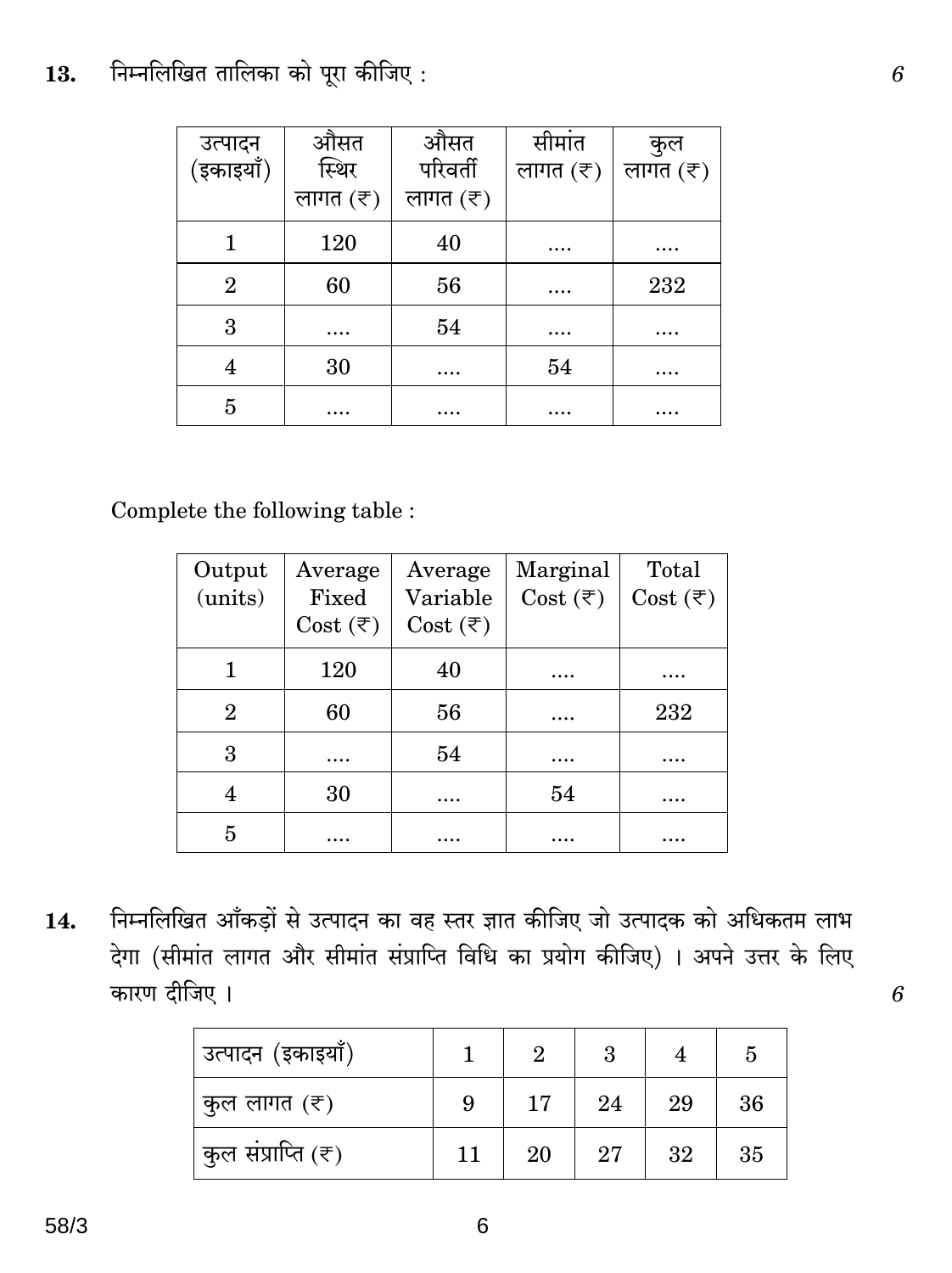| Output (units)                    |    |    |    |    |    |
|-----------------------------------|----|----|----|----|----|
| Total Cost $(\overline{\tau})$    | 9  | 17 | 24 | 29 | 36 |
| Total Revenue $(\overline{\tau})$ | 11 | 20 | 27 | 32 | 35 |

From the following data find out the level of output that will give the

पूर्ण अल्पाधिकार और अपूर्ण अल्पाधिकार के बीच अंतर बताइए । अल्पाधिकार की "फर्मों 15. के बीच परस्पर निर्भरता" विशेषता की व्याख्या भी कीजिए।

#### अथवा

एक तालिका की सहायता से माँग आधिक्य और पूर्ति आधिक्य के अर्थ समझाइए । इनके संतुलन क़ीमत पर प्रभाव की व्याख्या कीजिए ।

Distinguish between perfect oligopoly and imperfect oligopoly. Also explain the "interdependence between the firms" feature of oligopoly.

#### OR.

Explain the meaning of excess demand and excess supply with the help of a schedule. Explain their effect on equilibrium price.

## खण्ड ब **SECTION B**

- राजस्व घाटे की परिभाषा दीजिए । 16. Define revenue deficit.
- यदि सीमान्त उपभोग प्रवृत्ति सीमांत बचत प्रवृत्ति से अधिक है, तो गुणक का मूल्य (सही 17. विकल्प चुनिए)
	- $(31)$  2 से अधिक होगा
	- $(a)$  2 से कम होगा
	- $(H)$  2 के बराबर होगा
	- $(5, 5)$   $(5, 6)$  बराबर होगा

 $\mathcal{I}$ 

 $\mathcal{I}$ 

6

6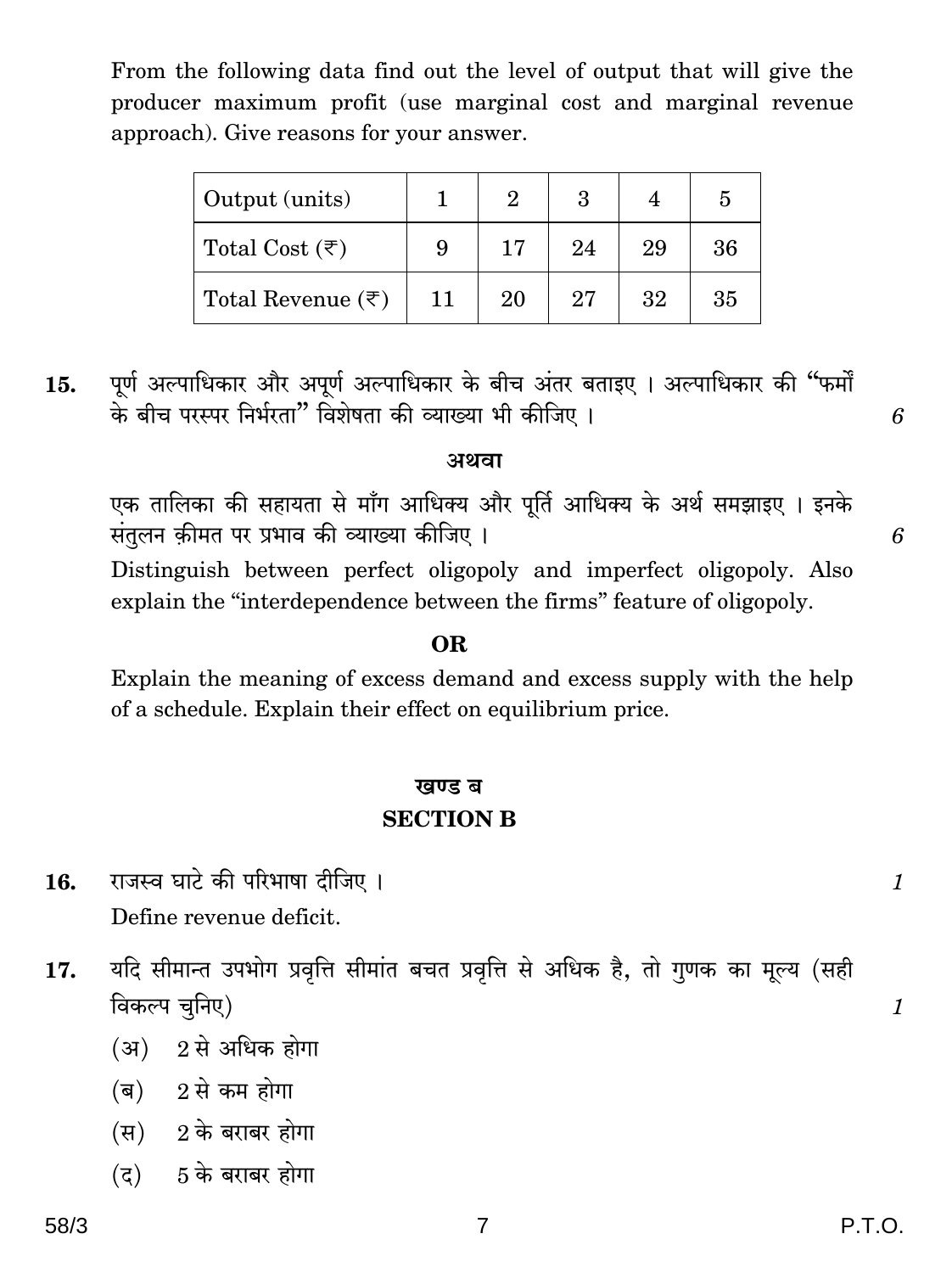If the marginal propensity to consume is greater than marginal propensity to save, the value of the multiplier will be (Choose the correct alternative)

 $\mathcal{I}_{\mathcal{L}}$ 

 $\mathbf{1}$ 

 $\mathcal{I}_{\mathcal{L}}$ 

 $\overline{3}$ 

 $\boldsymbol{\beta}$ 

 $\mathfrak{z}$ 

- $(a)$ greater than 2
- $less than 2$  $(h)$
- equal to 2  $(c)$
- equal to 5  $(d)$
- माँग जमाओं में शामिल हैं (सही विकल्प चुनिए) 18.
	- बचत खाता जमाएँ और सावधि जमाएँ  $(3)$
	- बचत खाता जमाएँ और चालु खाता जमाएँ  $(\overline{\mathbf{q}})$
	- चालू खाता जमाएँ और सावधि जमाएँ  $(\overline{H})$
	- सभी प्रकार की जमाएँ  $(5)$

Demand deposits include (Choose the correct alternative)

- Saving account deposits and fixed deposits  $(a)$
- Saving account deposits and current account deposits (b)
- $\epsilon$ ) Current account deposits and fixed deposits
- All types of deposits (d)
- देशीय मदा के मल्यह्रास का क्या अर्थ है ? 19. What is meant by depreciation of domestic currency?
- सीमांत बचत प्रवृत्ति की परिभाषा दीजिए। 20. Define marginal propensity to save.
- स्टॉक और प्रवाह में भेद कीजिए । प्रत्येक का एक उदाहरण दीजिए । 21. Distinguish between stocks and flows. Give an example of each.
- वस्तु विनिमय प्रणाली के अन्तर्गत आने वाली "सम्पत्ति संचय करने में कठिनाई" समस्या को 22. समझाइए ।

#### अथवा

मदा के "विनिमय का माध्यम" कार्य समझाइए।

58/3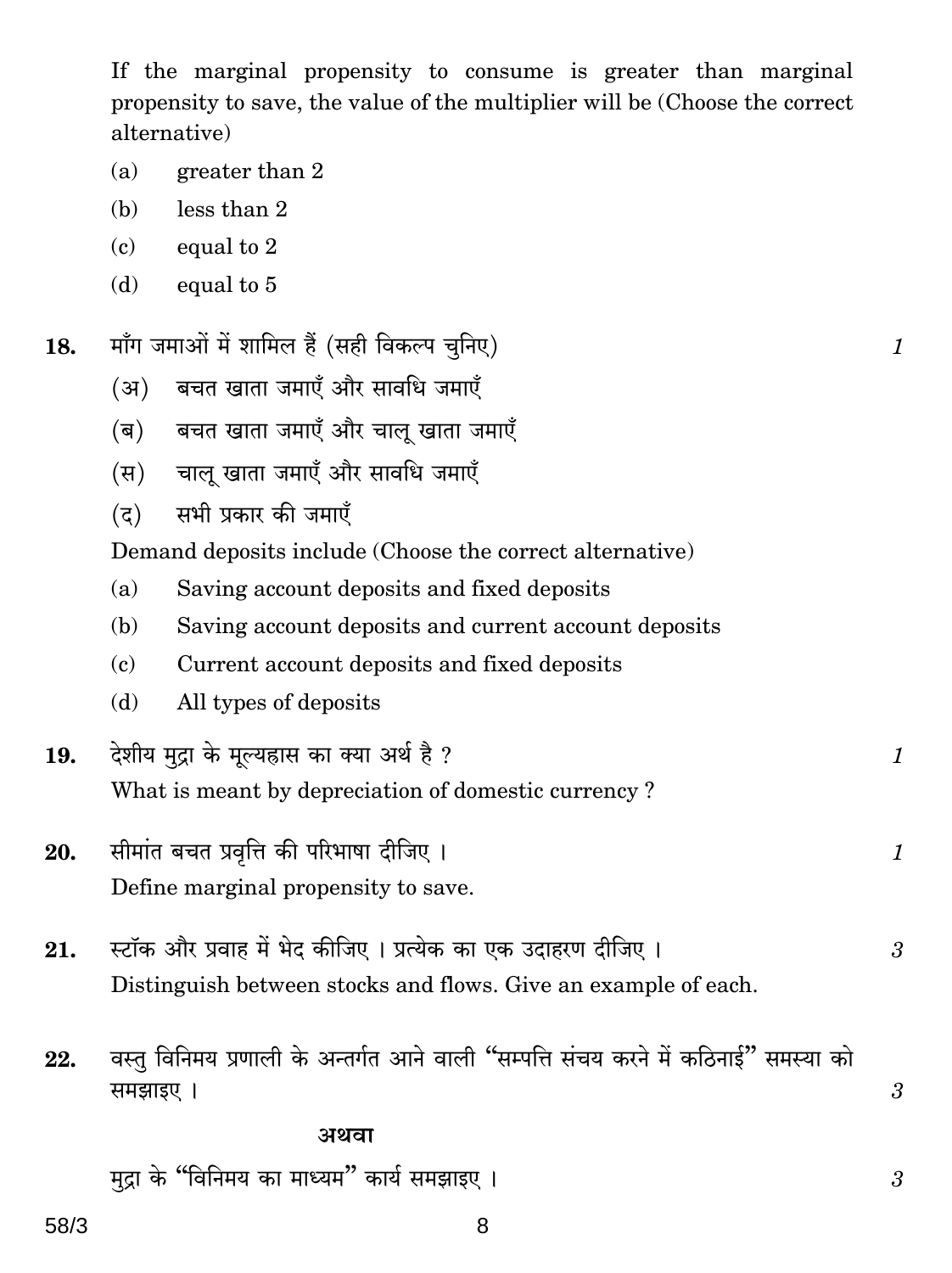Explain "difficulty in storing wealth" problem faced in the barter system of exchange.

#### **OR**

Explain the "medium of exchange" function of money.

- प्रत्यक्ष करों और अप्रत्यक्ष करों में भेद कीजिए । प्रत्येक का एक उदाहरण दीजिए । 23. Distinguish between direct taxes and indirect taxes. Give an example of each.
- एक अर्थव्यवस्था संतुलन में है। निम्नलिखित आँकडों से सीमांत बचत प्रवृत्ति का परिकलन 24. कीजिए :
	- $(3)$ आय =  $10,000$
	- (ब) स्वायत्त उपभोग = 500
	- (स) उपभोग व्यय =  $8.000$

An economy is in equilibrium. From the following data, calculate the marginal propensity to save:

- $(a)$  $Income = 10,000$
- Autonomous consumption  $= 500$ (b)
- Consumption expenditure  $= 8,000$  $\mathbf{(c)}$
- केन्द्रीय बैंक के "बैकों का बैंक" कार्य की व्याख्या कीजिए । 25.

#### अथवा

वाणिज्यिक बैंकों द्वारा साख निर्माण की प्रक्रिया की व्याख्या कीजिए ।  $\overline{4}$ Explain the "bankers' bank" function of the central bank.

#### OR.

Explain the process of credit creation by commercial banks.

ऋण का सजन न करने वाली पूँजीगत प्राप्तियाँ क्या होती हैं ? ऐसी प्राप्तियों के दो उदाहरण 26. दीजिए ।

What are non-debt creating capital receipts? Give two examples of such receipts.

 $\overline{4}$ 

3

 $\overline{4}$ 

 $\boldsymbol{4}$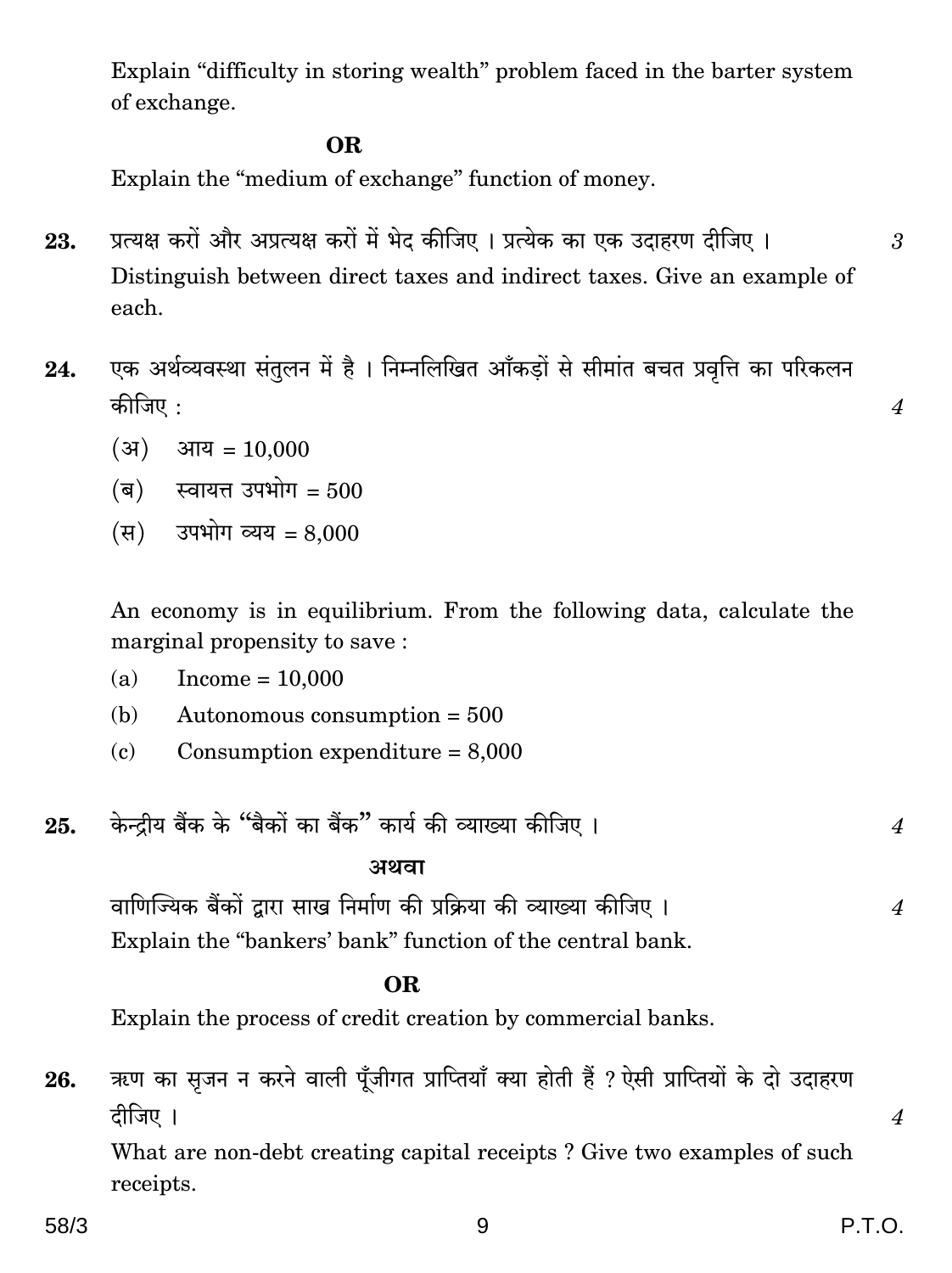भुगतान संतुलन लेखा के (अ) चालू खाता और पूँजीगत खाता के बीच, तथा (ब) स्वतंत्र 27. (स्वायत्त) सौदों और समायोजन हेतु सौदों के बीच भेद कीजिए ।

Distinguish (a) between current account and capital account, and (b) between autonomous transactions and accommodating transactions of balance of payments account.

व्यय विधि द्वारा राष्ट्रीय आय का आकलन करते समय जो सावधानियाँ बरती जानी चाहिए 28. उनकी व्याख्या कीजिए ।

#### अथवा

क्या निम्नलिखित को भारत के देशीय उत्पाद में शामिल किया जाएगा ? अपने उत्तर के लिए कारण दीजिए ।

- भारत में विदेशी कम्पनियों द्वारा अर्जित लाभ (अ)
- भारत में रूसी दतावास में कार्यरत भारतीयों के वेतन  $(\overline{\mathsf{q}})$
- भारतीय स्टेट बैंक की जापान में एक शाखा द्वारा अर्जित लाभ  $(\overline{\mathbf{H}})$

Explain the precautions that should be taken while estimating national income by expenditure method.

#### **OR**

Will the following be included in the domestic product of India? Give reasons for your answer.

- Profits earned by foreign companies in India (a)
- Salaries of Indians working in the Russian Embassy in India (b)
- $\epsilon$ Profits earned by a branch of State Bank of India in Japan

6

6

6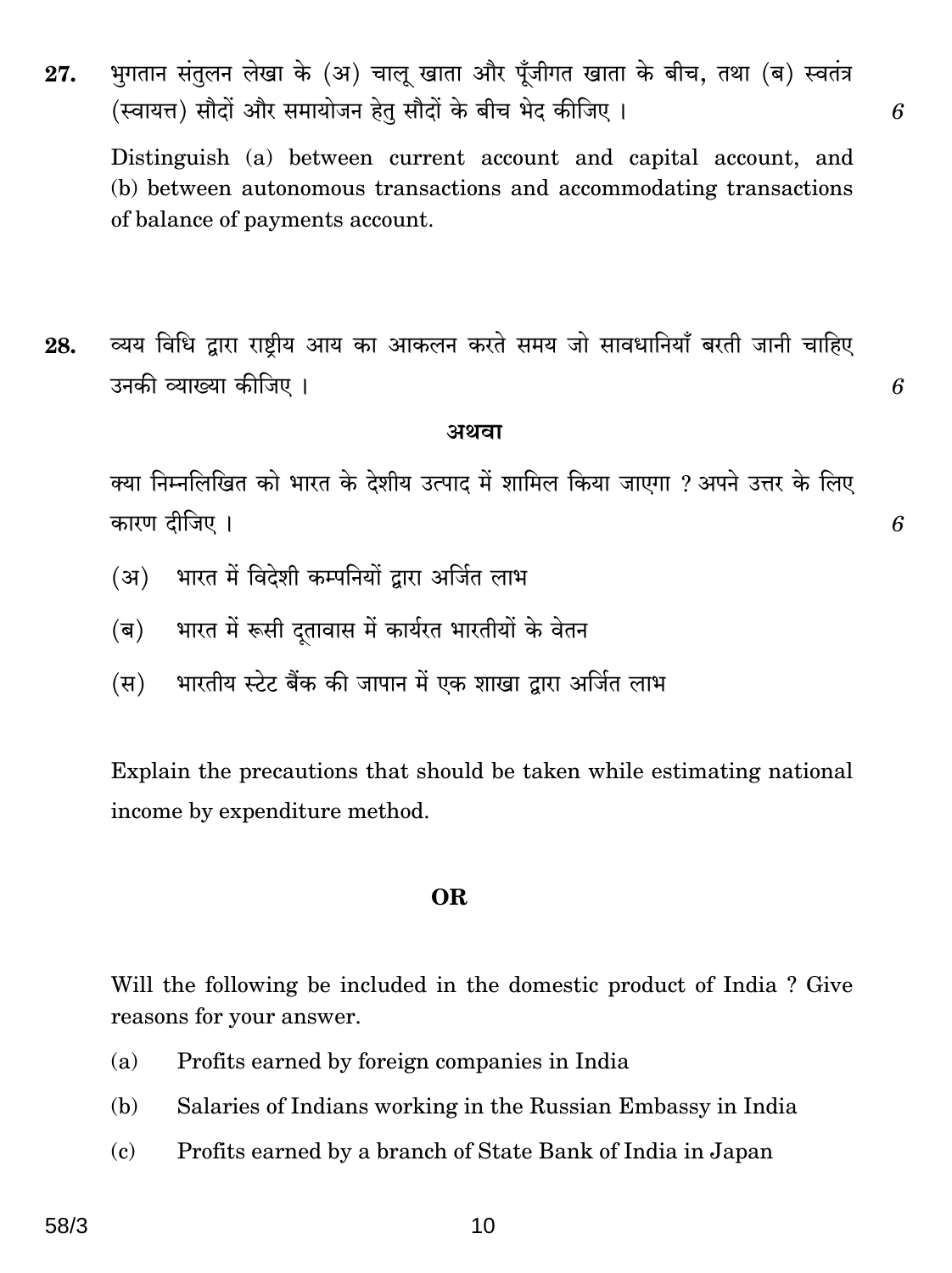(अ) बाज़ार मूल्य पर सकल राष्ट्रीय उत्पाद, तथा (ब) निवल राष्ट्रीय प्रयोज्य आय का 29. परिकलन कीजिए :

|        |                                | (रू करोड़ों में) |
|--------|--------------------------------|------------------|
| (i)    | कर्मचारियों का पारिश्रमिक      | 2,500            |
| (ii)   | लाभ                            | 700              |
| (iii)  | स्वनियोजितों की मिश्रित आय     | 7,500            |
| (iv)   | सरकारी अन्तिम उपभोग व्यय       | 3,000            |
| (v)    | किराया                         | 400              |
| (vi)   | ब्याज                          | 350              |
| (vii)  | विदेशों से निवल कारक आय        | 50               |
| (viii) | विदेशों को निवल चालू हस्तांतरण | 100              |
| (ix)   | निवल अप्रत्यक्ष कर             | 150              |
| (x)    | मूल्यहास                       | 70               |
| (xi)   | निवल निर्यात                   | 40               |

Calculate the (a) Gross National Product at market price, and (b) Net National Disposable Income:

|        |                                          | $(\bar{\tau}$ in crores) |
|--------|------------------------------------------|--------------------------|
| (i)    | Compensation of employees                | 2,500                    |
| (ii)   | Profit                                   | 700                      |
| (iii)  | Mixed income of self-employed            | 7,500                    |
| (iv)   | Government final consumption expenditure | 3,000                    |
| (v)    | Rent                                     | 400                      |
| (vi)   | Interest                                 | 350                      |
| (vii)  | Net factor income from abroad            | 50                       |
| (viii) | Net current transfers to abroad          | 100                      |
| (ix)   | Net indirect taxes                       | 150                      |
| (x)    | Depreciation                             | 70                       |
| (xi)   | Net exports                              | 40                       |

P.T.O.

 $\ddot{6}$